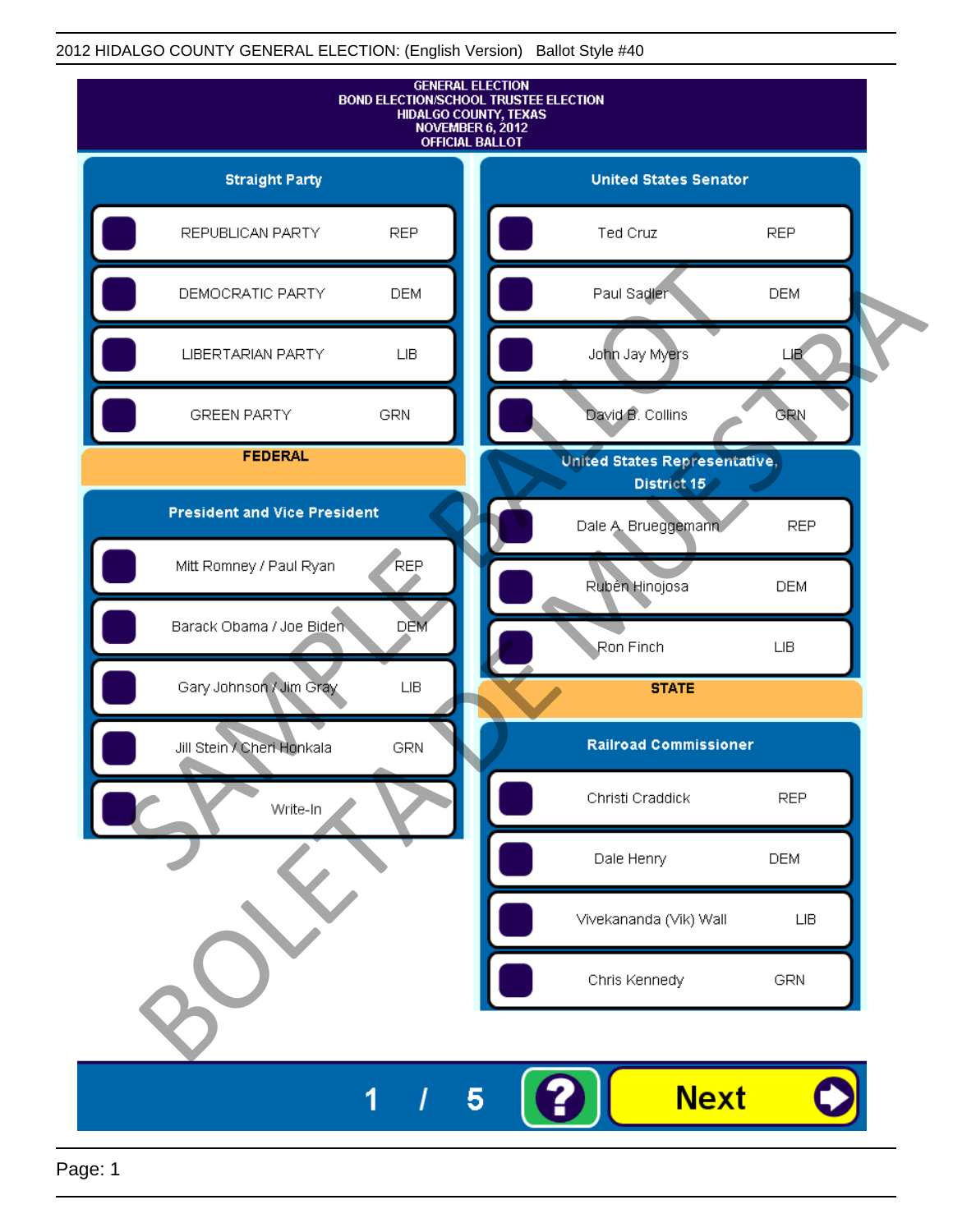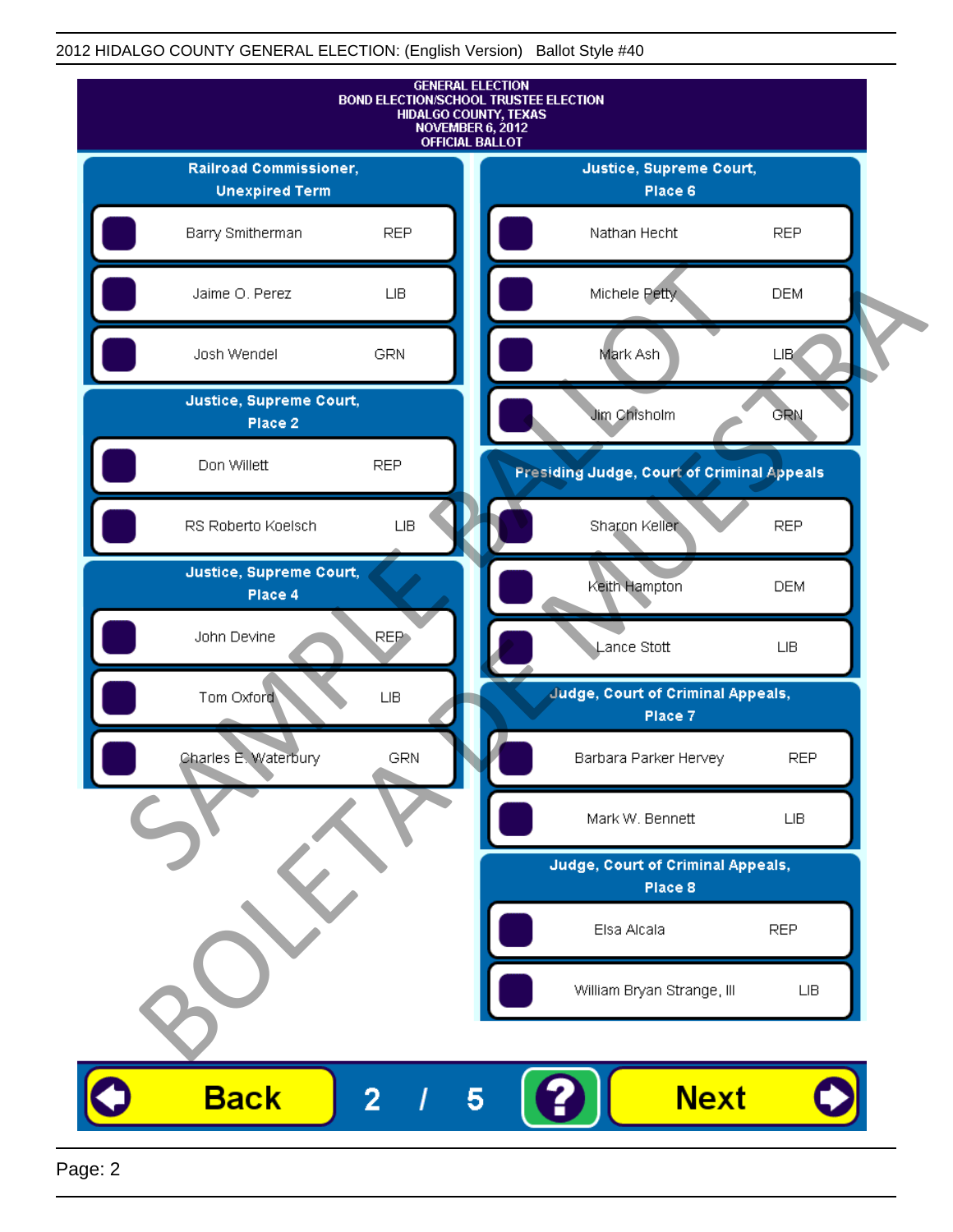

Page: 3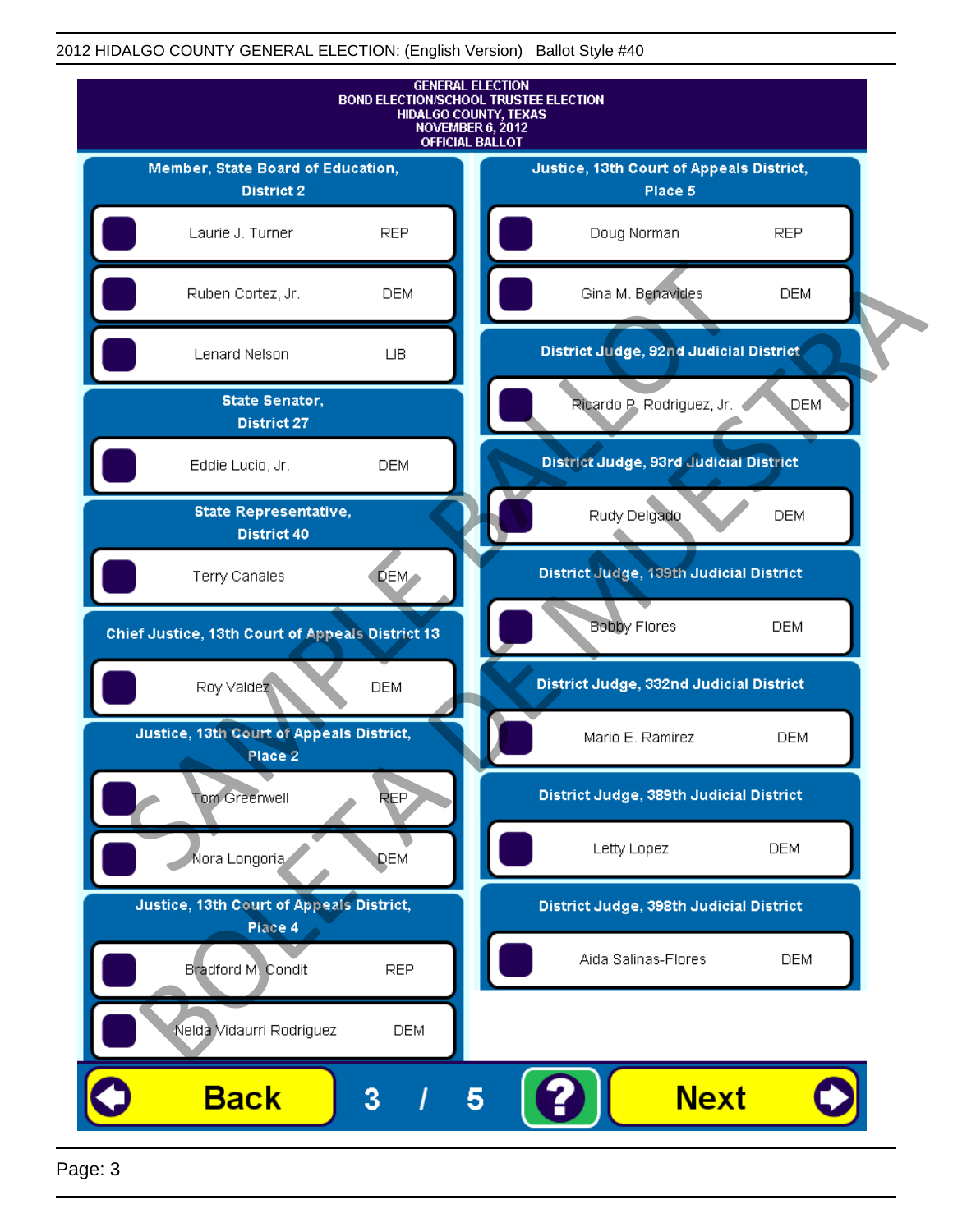| <b>GENERAL ELECTION</b><br><b>BOND ELECTION/SCHOOL TRUSTEE ELECTION</b><br>HIDALGO COUNTY, TEXAS<br>NOVEMBER 6, 2012<br><b>OFFICIAL BALLOT</b>                             |                                            |
|----------------------------------------------------------------------------------------------------------------------------------------------------------------------------|--------------------------------------------|
| District Judge, 430th Judicial District                                                                                                                                    | <b>WESLACO INDEPENDENT SCHOOL DISTRICT</b> |
| Israel Ramon, Jr.<br><b>DEM</b>                                                                                                                                            | <b>School Trustee,</b><br>Place No. 1      |
| District Judge, 449th Judicial District                                                                                                                                    | Erasmo "Moe" Lopez                         |
| Jesse Contreras<br><b>DEM</b>                                                                                                                                              | Javi Herrera                               |
| <b>COUNTY</b>                                                                                                                                                              | Mark Arce                                  |
| <b>Sheriff</b>                                                                                                                                                             | Rodolfo "Fito" Rodriguez                   |
| Robert Caples<br><b>REP</b>                                                                                                                                                | <b>School Trustee,</b><br>Place No. 2      |
| Guadalupe "Lupe" Trevino<br>DEM                                                                                                                                            | Roy Kello Ramirez                          |
| HIDALGO COUNTY DRAINAGE DISTRICT NUMBER ONE                                                                                                                                | Ivan Pérez                                 |
| <b>BOND ELECTION</b>                                                                                                                                                       | Richard Rivera                             |
| THE ISSUANCE OF \$184,000,000.00 IN BONDS AND THE<br>LEVYING OF THE TAX IN PAYMENT THEREOF FOR<br>IMPROVEMENTS TO THE DRAINAGE DISTRICT'S STORM<br><b>DRAINAGE SYSTEM?</b> | <b>School Trustee,</b>                     |
|                                                                                                                                                                            | Place No. 3                                |
| <b>FOR</b>                                                                                                                                                                 | Adrian Gonzalez                            |
| <b>AGAINST</b>                                                                                                                                                             | Orlando "Orly" Rodriguez                   |
|                                                                                                                                                                            |                                            |
| <b>Back</b><br>5<br>4                                                                                                                                                      | <b>Next</b>                                |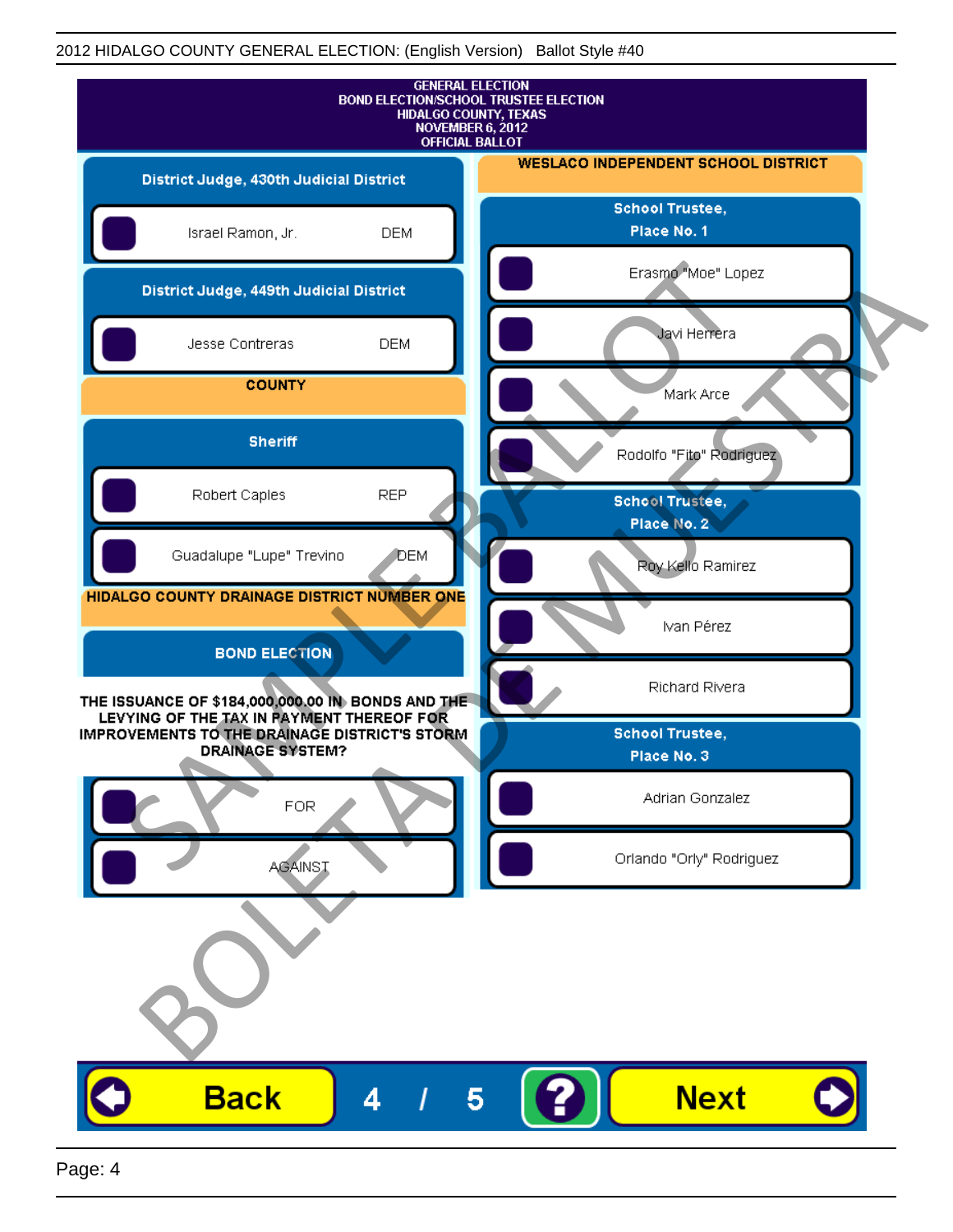# **GENERAL ELECTION** BOND ELECTION/SCHOOL TRUSTEE ELECTION<br>HIDALGO COUNTY, TEXAS<br>NOVEMBER 6, 2012<br>OFFICIAL BALLOT

Review

#### UNOPPOSED CANDIDATES DECLARED ELECTED

Judge, County Court at Law No. 7 Sergio Valdez (DEM)

County Tax Assessor-Collector

Frame The Passe, Precinct No. 1<br>
County Commissioner, Precinct No. 1<br>
SC. Cutellar Jr. (DEM)<br>
County Commissioner, Precinct No. 2<br>
Ulastice of the Peace, Precinct No. 2<br>
Ulastice of the Peace, Precinct No. 2<br>
Robert M. "Bl County Commissioner, Precinat No. 1<br>
A County Commissioner, Precinat No. 3<br>
Use of the Peace, Precinat No. 3<br>
Use of the Peace, Precinat No. 1<br>
There is a precinc No. 2<br>
There is a precinc No. 2<br>
There is a precinc No. 2<br>

**Back** 

5

5

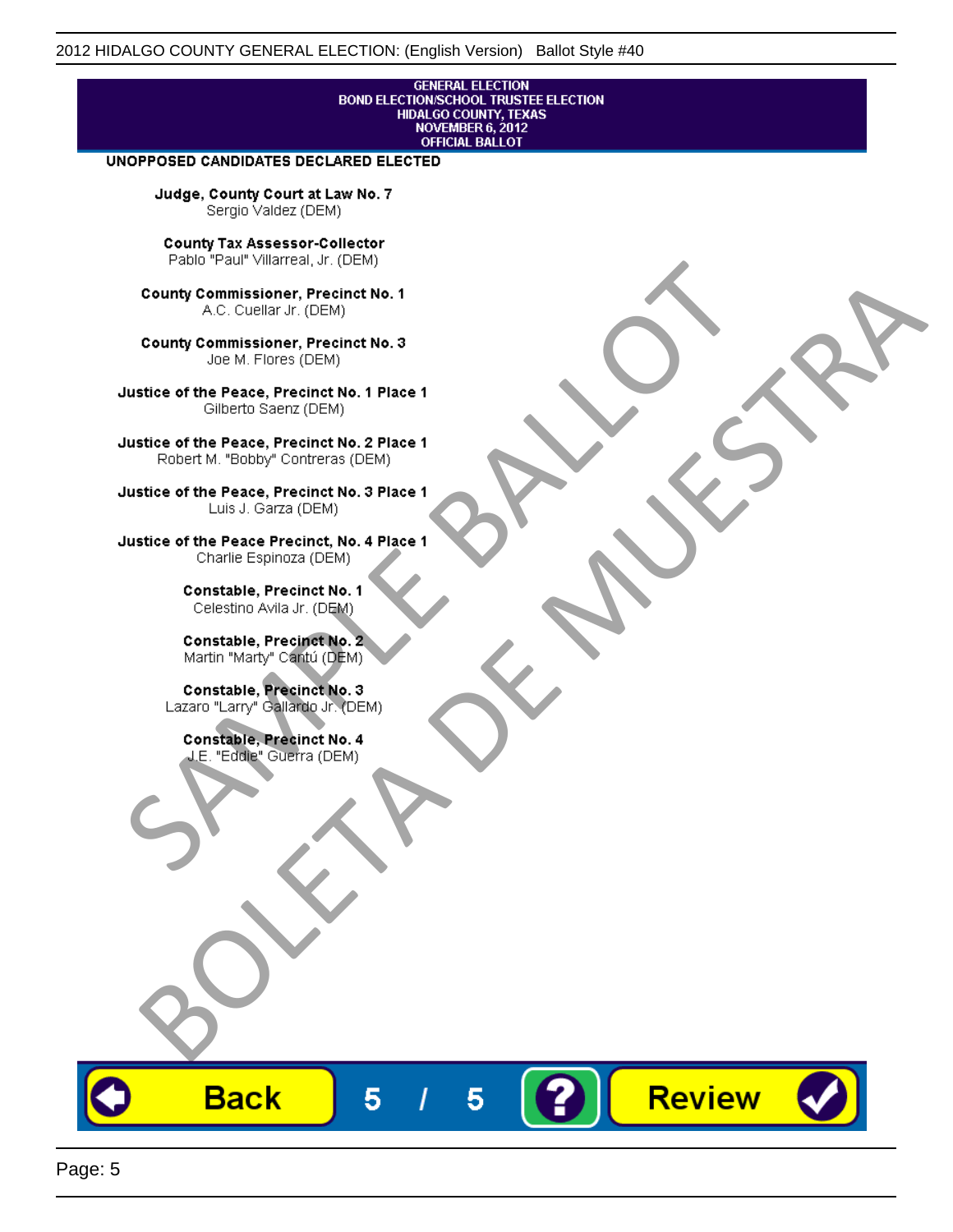## **Summary Ballot Instructions**

Press the candidate name or contest title to return to a contest.

Vote button will light up when

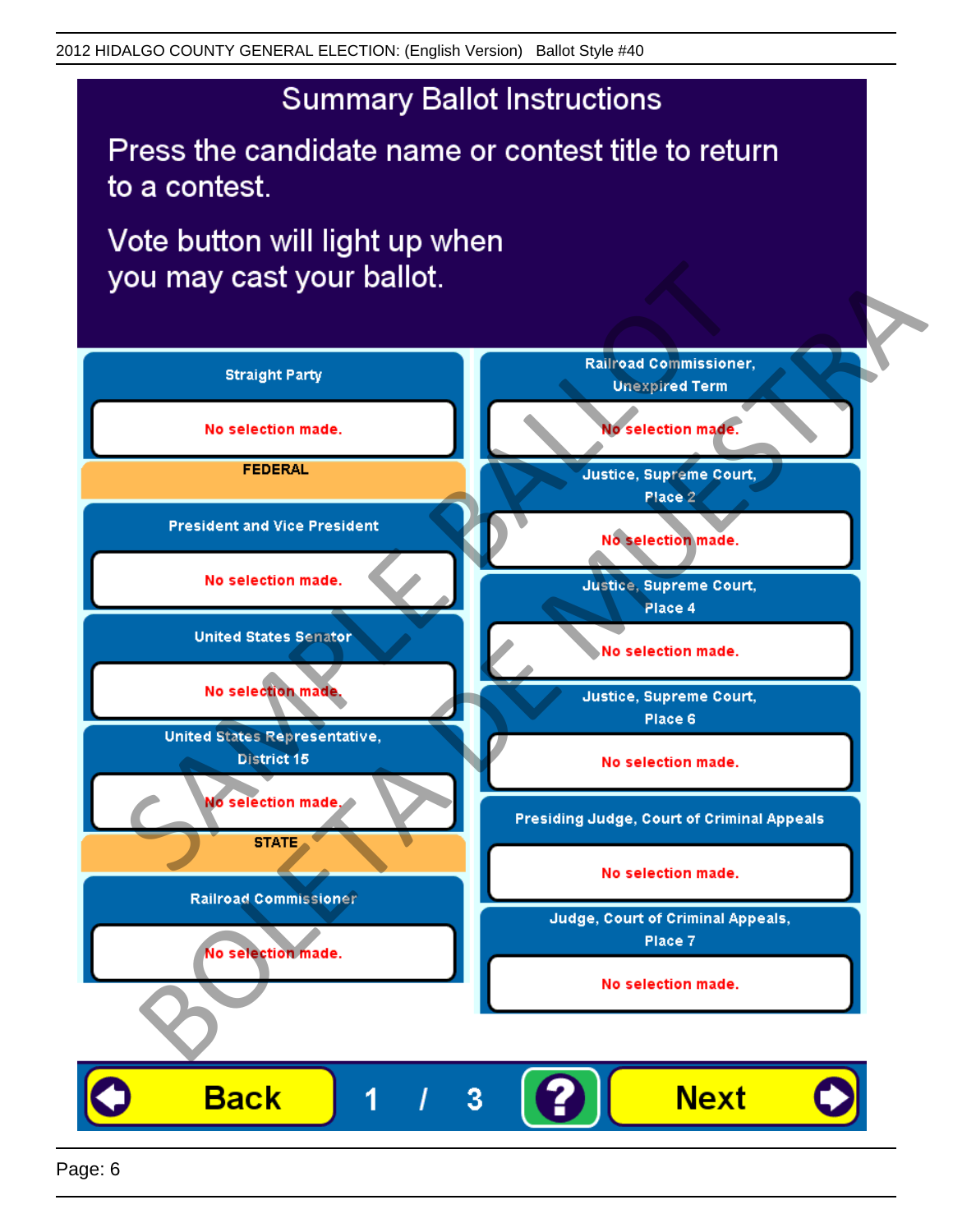## **Summary Ballot Instructions**

Press the candidate name or contest title to return to a contest.

Vote button will light up when